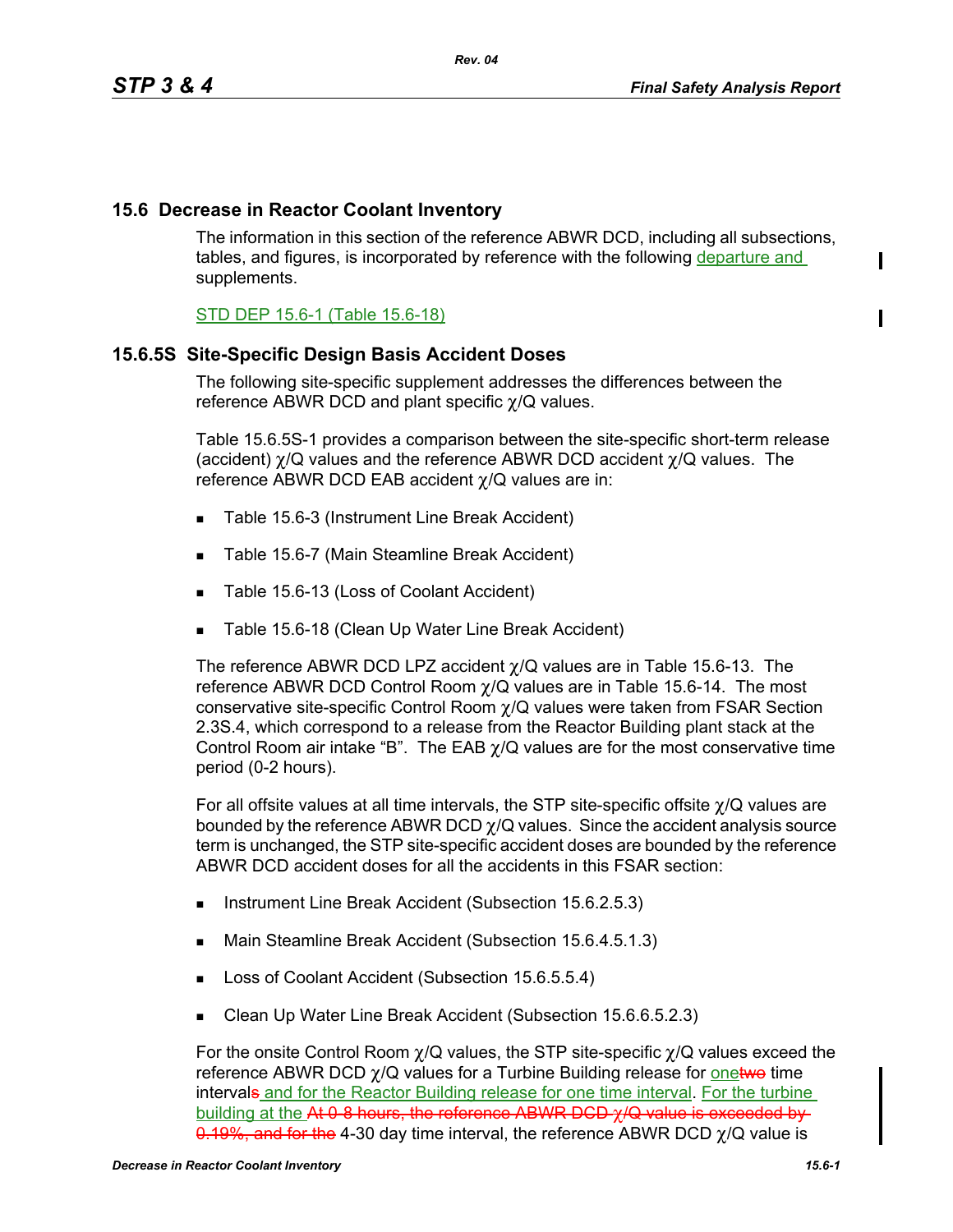exceeded by 7.277.03%. For the Reactor Building at the 4-30 day time interval, the reference ABWR DCD  $\gamma$ /Q value is exceeded by 9.18%. Since the dose value is directly proportional to χ/Q, and the source term has not changed, this increase is conservatively applied to the doses in ABWR DCD Table 15.6-14 at each of the two time intervals. The doses from 0-8 hours are increased by 0.19%, and the doses from 4-30 days are increased by 7.03%. This is an extremely conservative approach, as it assumes that all of the radionuclide release to the Control Room is from the Turbine Building. Because the DCD  $\gamma$ /Qs in these instances are not bounded by site-specific values, the Control Room site specific radiological consequence analysis is performed.The results for doses are shown in Table 15.6.5S-2. The Control Room doses remain well within the regulatory limits.

## **15.6.7 COL License Information**

### **15.6.7.1 Iodine Removal Credit**

The following site-specific supplement addresses COL License Information Item 15.7.

The design characteristics of the main steamlines, drain lines, and main condenser are the same as specified in the reference ABWR DCD. As a result, the parameters in Table 15.6-8, Items II.D (MSIV leakage) and II.E (condenser data) remain unchanged. Since the iodine credit is a function of these parameters, the STP 3 & 4 iodine removal credit does not deviate from the reference ABWR DCD.

|                                                      | <b>STP</b>                                             | <b>ABWR</b>                                  |
|------------------------------------------------------|--------------------------------------------------------|----------------------------------------------|
| Receptor<br>Location                                 | <b>Site-Specific</b><br>$\chi/\mathbf{Q}$<br>$(s/m^3)$ | <b>DCD</b><br>$\chi/\mathbf{Q}$<br>$(s/m^3)$ |
| <b>EAB</b>                                           | 2.74 <del>1.96</del> E-04                              | 1.37E-03                                     |
| <b>LPZ</b>                                           |                                                        |                                              |
| 0-8 hours                                            | 2.452.34E-05                                           | 1.56E-04                                     |
| 8-24 hours                                           | 1.674.64E-05                                           | 9.61E-05                                     |
| $1-4$ days                                           | 7.577.61E-06                                           | 3.36E-05                                     |
| $4-30$ days                                          | 2.59 <del>2.52</del> E-06                              | 7.42E-06                                     |
| <b>Control Room</b><br>(Reactor Building<br>Release) |                                                        |                                              |
| 0-8 hours                                            | 2.03E-03*7.49E-04                                      | 3.10E-03                                     |
| 8-24 hours                                           | 5.882.46E-04                                           | 1.83E-03                                     |
| 1-4 days                                             | 6.29 <del>2.49</del> E-04                              | 1.16E-03                                     |
| $4-30$ days                                          | 5.592.45E-04                                           | 5.12E-04                                     |

### **Table 15.6.5S-1 Site-Specific** χ**/Q**

ı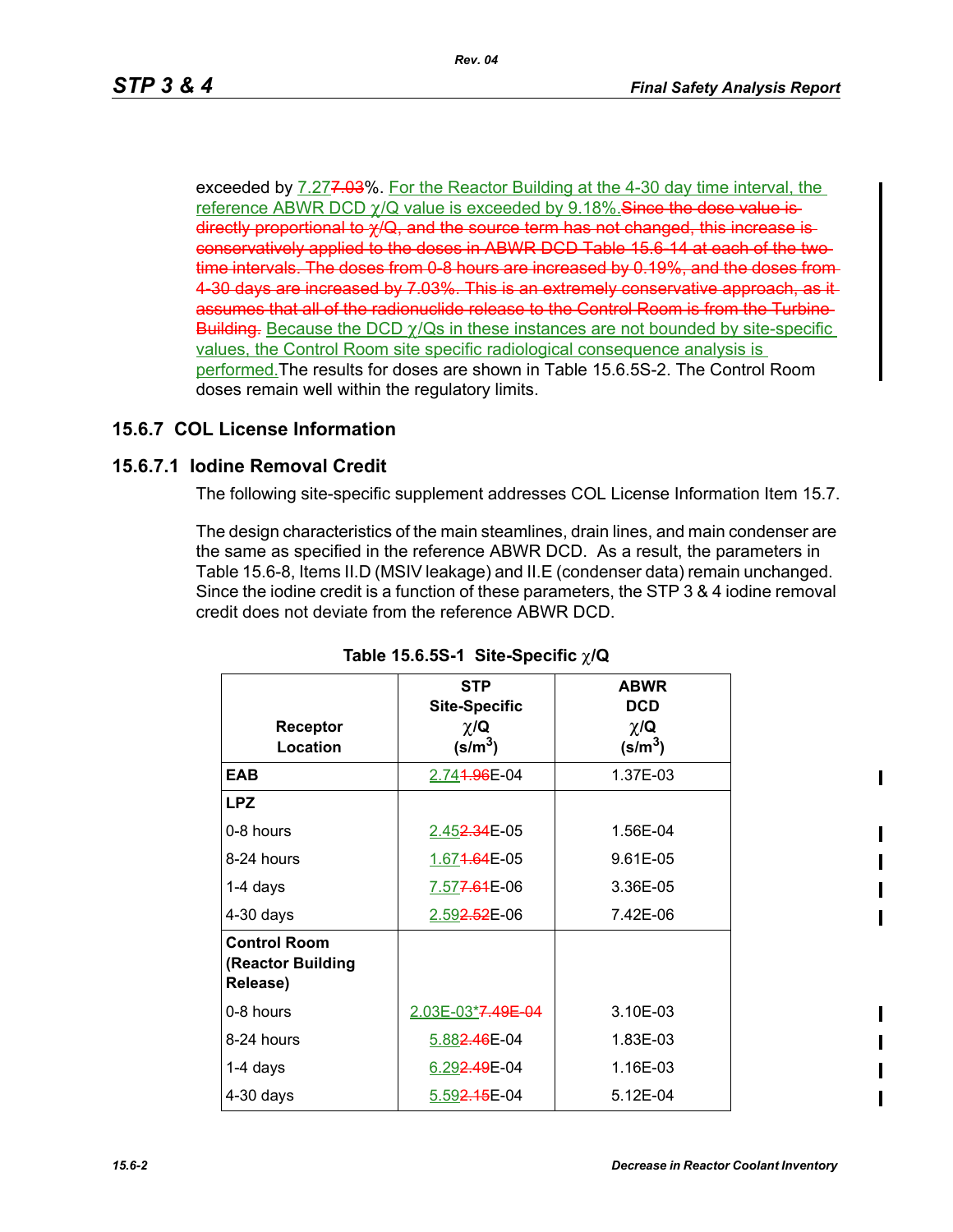$\blacksquare$ 

| <b>Receptor</b><br>Location                                 | <b>STP</b><br><b>Site-Specific</b><br>$\chi/\mathbf{Q}$<br>(s/m <sup>3</sup> ) | <b>ABWR</b><br><b>DCD</b><br>$\chi/\mathbf{Q}$<br>(s/m $^3$ ) |
|-------------------------------------------------------------|--------------------------------------------------------------------------------|---------------------------------------------------------------|
| <b>Control Room</b><br><b>(Turbine Building</b><br>Release) |                                                                                |                                                               |
| 0-8 hours                                                   | 4.44 <del>5.18</del> E-04**                                                    | 5.17E-04                                                      |
| 8-24 hours                                                  | 1.84 <del>1.79</del> E-04                                                      | 3.05E-04                                                      |
| $1-4$ days                                                  | 1.184.19E-04                                                                   | 1.93E-04                                                      |
| $4-30$ days                                                 | 9.15 <del>9.13</del> E-05                                                      | 8.53E-05                                                      |

#### **Table 15.6.5S-1 Site-Specific** χ**/Q**

Notes:

\* The ABWR DCD provides 0-8 hour χ/Q values. This STP site-specific value is the ARCON96 calculated 0-2 hour χ/Q value.

\*\* This STP site-specific value is the 0-8 hour  $\gamma/Q$  value determined from the 0-2 and 2-8 hour ARCON96 calculated values per NUREG/CR-6331, Section 3.7.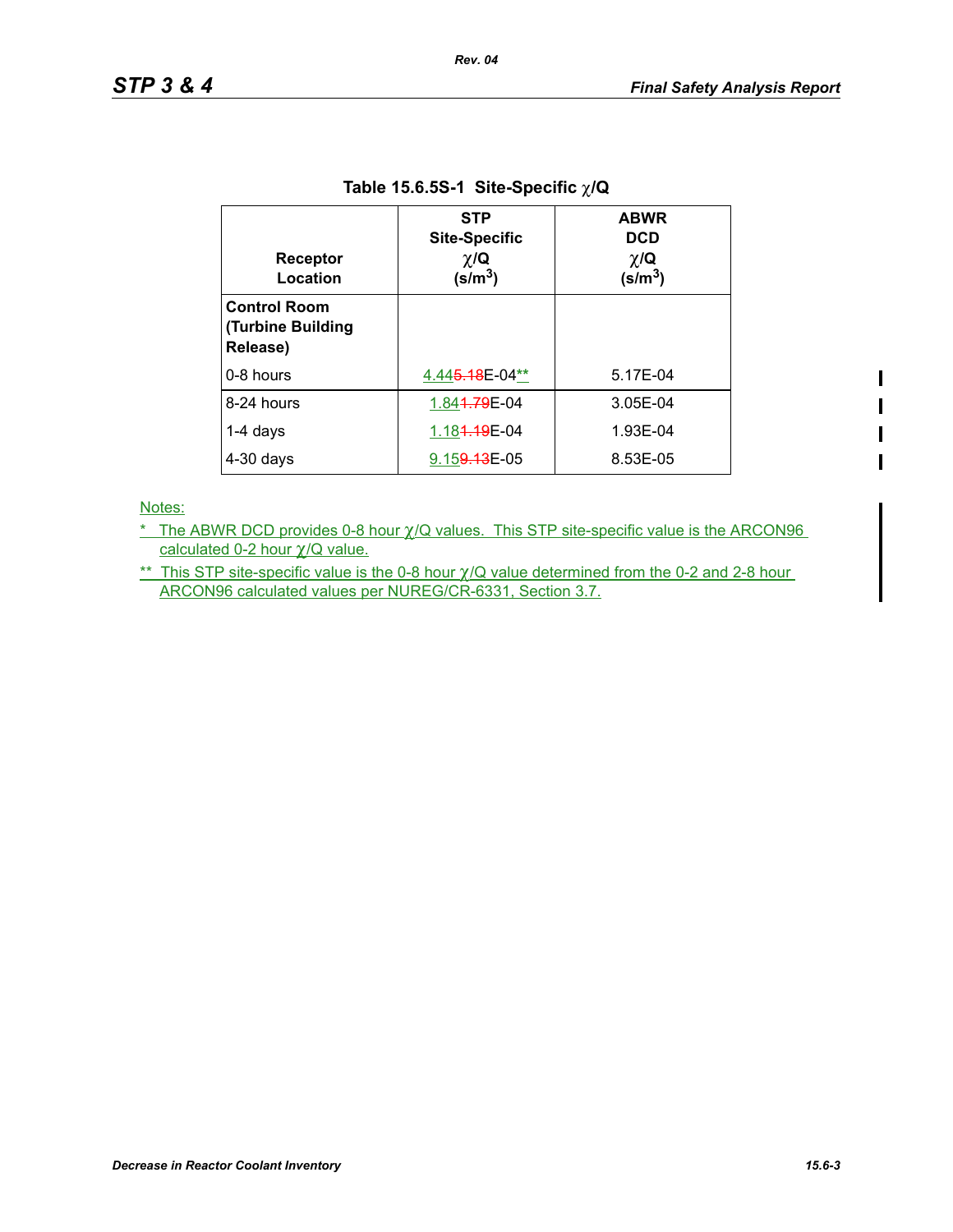$\mathbf{l}$  $\mathbf I$ 

 $\blacksquare$ 

| Time                   | Thyroid- (Sv)                | Whole Body <sup>*</sup> (Sv) | Beta <sup>*</sup> (Sv)         |
|------------------------|------------------------------|------------------------------|--------------------------------|
| 0-8 h                  | 2.37 <del>3.61</del> E-02    | 3.63 <del>3.51</del> E-03    | 3.43 <del>4.21</del> E-02      |
| 0-24 <del>8-24</del> h | 3.64 <del>7.21</del> E-02    | 5.54 <del>9.02</del> E-03    | 6.46E-02 <del>1.33E-01</del> - |
| $0 - 4 + 4$ days       | 8.65E-02 <del>1.66E-01</del> | 1.09 <del>1.96</del> E-02    | 1.63 <del>3.21</del> E-01      |
| $0 - 304 - 30$ days    | 2.04 <del>2.84</del> E-01    | 1.80 <del>2.72</del> E-02    | 3.02 <del>4.56</del> E-01      |

| Table 15.6.5S-2 Site Specific Control Room Dose for the LOCAfrom the Turbine Building |  |
|---------------------------------------------------------------------------------------|--|
|---------------------------------------------------------------------------------------|--|

\* These values are cumulative from the beginning (time zero) to the end of the period.